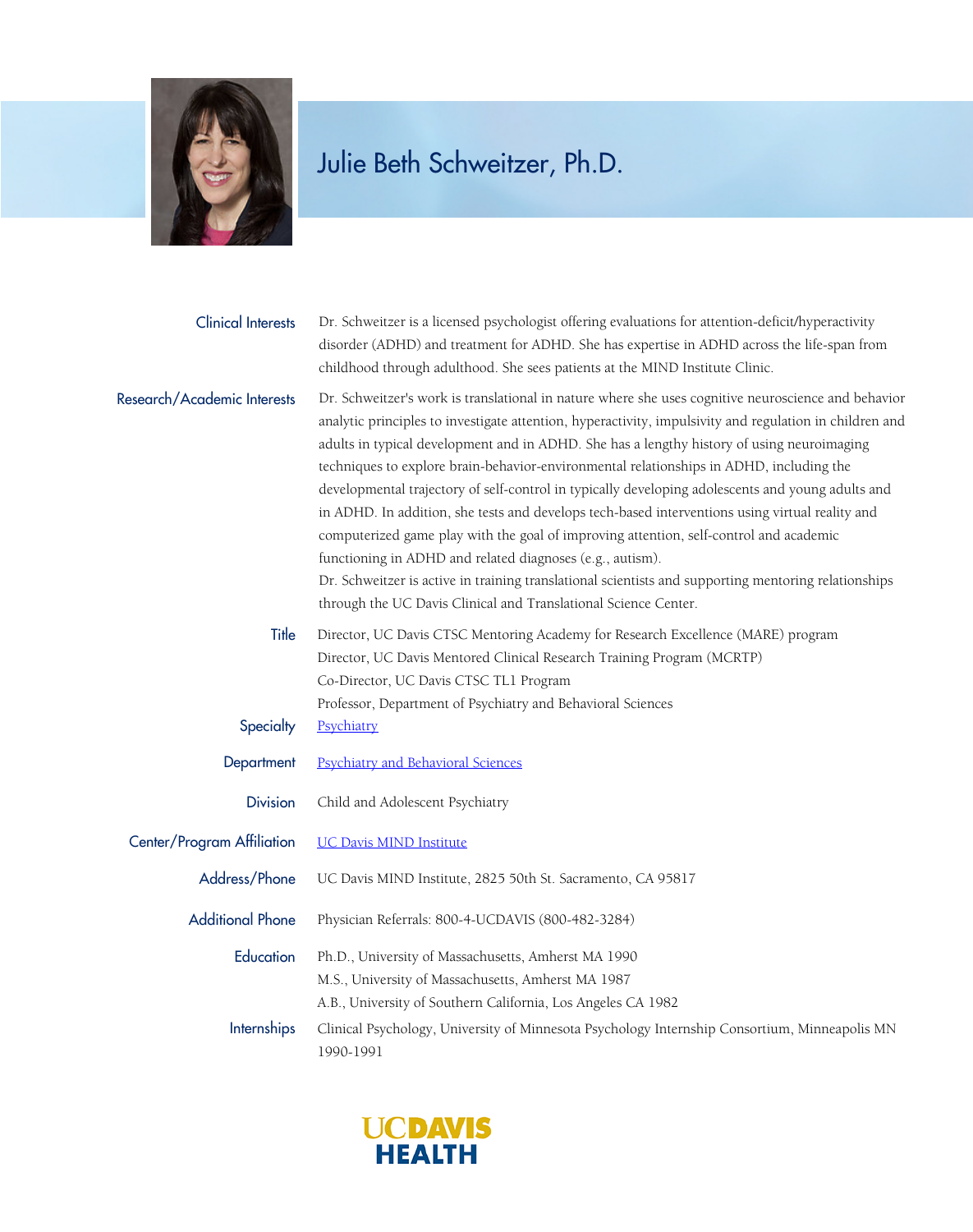

| Fellowships                       | Clinical Psychology, Egleston Children's Hospital at Emory University, Atlanta GA 1991-1993            |
|-----------------------------------|--------------------------------------------------------------------------------------------------------|
| <b>Board Certifications</b>       | California Psychology License                                                                          |
| <b>Professional Memberships</b>   | American Professional Society of ADHD and Related Disorders                                            |
|                                   | American Psychological Association                                                                     |
|                                   | Association for Psychological Science                                                                  |
|                                   | Graduate Group in Clinical Research, Executive Committee, University of California, Davis              |
|                                   | Graduate Group in Neurosciences, faculty member, UC Davis                                              |
|                                   | Graduate Group in Psychology-Perception, Cognition, and Cognitive Neuroscience, UC Davis               |
|                                   | International Society for Research in Child and Adolescent Psychopathology                             |
|                                   | Society for Neurosciences                                                                              |
| <b>Honors and Awards</b>          | Selected Fellow, Association for Psychological Science in recognition of sustained outstanding         |
|                                   | contributions to the advancement of psychological science, 2018                                        |
|                                   | Elected, Member International Society for Research in Child and Adolescent Psychiatry, 2015            |
|                                   | Founding Committee Member to Develop Mentoring Academy UC Davis School of Medicine Co-                 |
|                                   | Center Mentoring Director, MIND Institute, 2010                                                        |
|                                   | Sigma Xi, Grant in Aid of Research (support for dissertation research), 1989                           |
|                                   | Predoctoral Traineeship Supported by the U.S. Department of Education, Office of Special               |
|                                   | Education and Rehabilitation Services to train psychologists to fill leadership positions in the field |
|                                   | of developmental disabilities. University of Massachusetts, Amherst, 1984, 1985, 1986, 1987            |
| <b>Select Recent Publications</b> | Calub C, Benyakorn S, Sun S, Iosif AM, Boyle L, Solomon L, Hessl D, Schweitzer JB. Working             |
|                                   | Memory Training in Youth with Autism, Fragile X and Intellectual Disabilities: A Pilot Study. Am J     |
|                                   | Intellectual and Developmental Disabilities. (In press).                                               |
|                                   |                                                                                                        |
|                                   |                                                                                                        |

Elliott BL, D'Ardenne K, Mukherjee P, Schweitzer JB, McClure SM. Limbic and Executive Mesoand Nigro-striatal Tracts Predict Impulsivity Differences in ADHD. Biological Psychiatry: Cognitive Neuroscience and Neuroimaging. 2021 May. doi:10.1016/j.bpsc.2021.05.002.

Groenman AP, Hornstra R, Hoekstra PJ, Steenhuis L, Aghebati A, Boyer BE, Buitelaar JK, Chronis-Tuscano A, Daley D, Dehkordian P, Dvorsky M, Franke N, DuPaul GJ, Gershy N, Harvey E, Hennig T, Herbert S, Langberg J, Mautone JA, Mikami AY, Pfiffner LJ, Power TJ, Reijneveld SA, Schramm SA, Schweitzer JB, Sibley MH, Sonuga-Barke E, Thompson C, Thompson M, Webster-

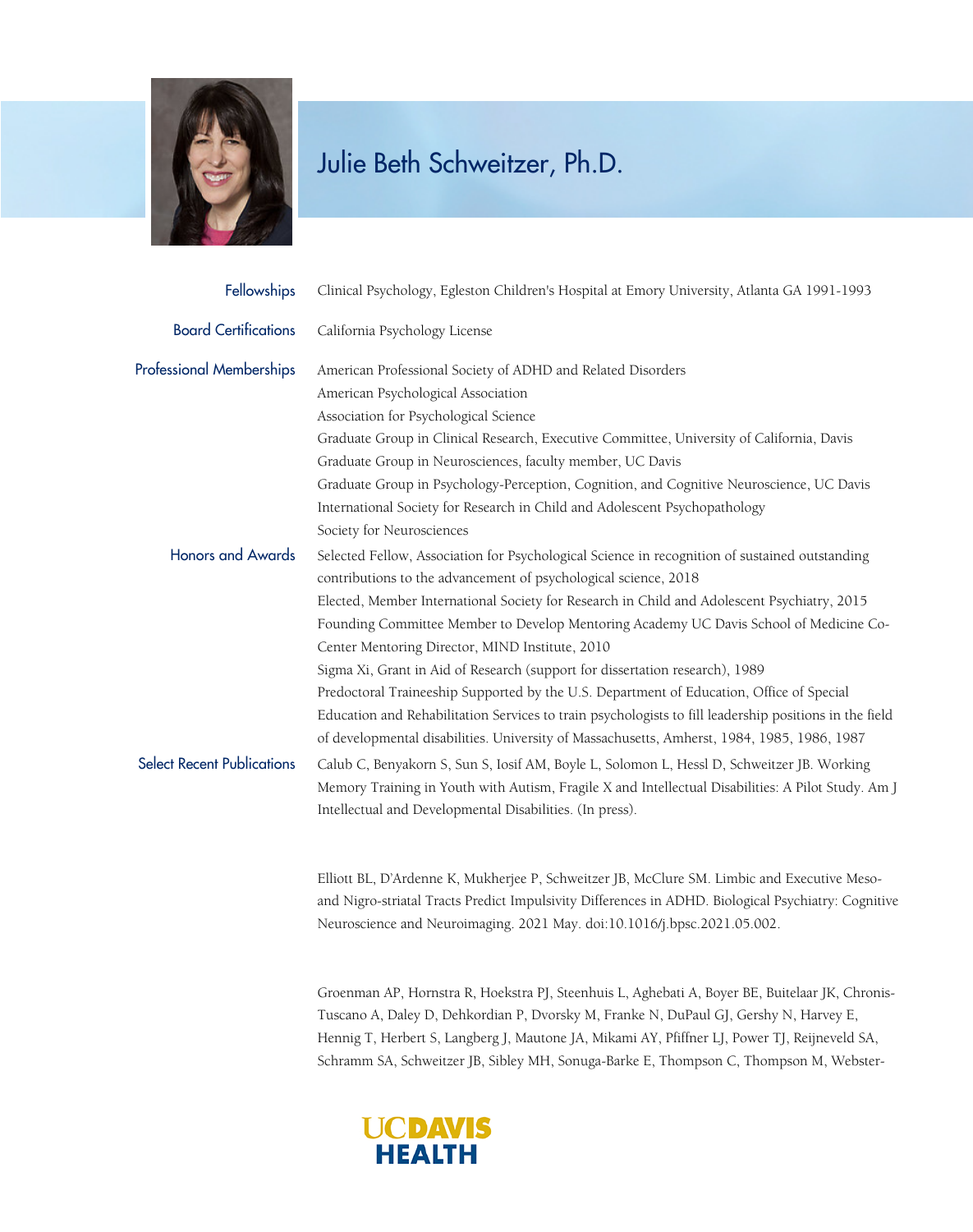

Stratton C, Xie Y, Luman M, van der Oord S, van den Hoofdakker BJ. An Individual Participant Data Meta-analysis: Behavioral Treatments for Children and Adolescents With Attention-Deficit/Hyperactivity Disorder. J Am Acad Child Adolesc Psychiatry. 2021 Apr 28:S0890-8567(21) 00233-1. doi:10.1016/j.jaac.2021.02.024. Epub ahead of print. PMID:33932495.

Mukherjee P, Hartanto T, Iosif AM, Dixon JF, Hinshaw SP, Pakyurek M, van den Bos W, Guyer AE, McClure SM, Schweitzer JB, Fassbender C. Neural basis of working memory in ADHD: Load versus complexity. Neuroimage Clin. 2021;30:102662. doi:10.1016/j.nicl.2021.102662. Epub 2021 Apr 3. PMID:34215140.

Faraone SV, Banaschewski T, Coghill D, Zheng Y, Biederman J, Bellgrove MA, Newcorn JH, Gignac M, Al Saud NM, Manor I, Rohde LA, Yang L, Cortese S, Almagor D, Stein MA, Albatti TH, Aljoudi HF, Alqahtani MMJ, Asherson P, Atwoli L, Bölte S, Buitelaar JK, Crunelle CL, Daley D, Dalsgaard S, Döpfner M, Espinet S, Fitzgerald M, Franke B, Gerlach M, Haavik J, Hartman CA, Hartung CM, Hinshaw SP, Hoekstra PJ, Hollis C, Kollins SH, Sandra Kooij JJ, Kuntsi J, Larsson H, Li T, Liu J, Merzon E, Mattingly G, Mattos P, McCarthy S, Mikami AY, Molina BSG, Nigg JT, Purper-Ouakil D, Omigbodun OO, Polanczyk GV, Pollak Y, Poulton AS, Rajkumar RP, Reding A, Reif A, Rubia K, Rucklidge J, Romanos M, Ramos-Quiroga JA, Schellekens A, Scheres A, Schoeman R, Schweitzer JB, Shah H, Solanto MV, Sonuga-Barke E, Soutullo C, Steinhausen HC, Swanson JM, Thapar A, Tripp G, van de Glind G, Brink WVD, Van der Oord S, Venter A, Vitiello B, Walitza S, Wang Y. The World Federation of ADHD International Consensus Statement: 208 Evidence-based conclusions about the disorder. Neurosci Biobehav Rev. 2021 Sep;128:789-818. doi:10.1016/j. neubiorev.2021.01.022. Epub 2021 Feb 4. PMID:33549739.

Kahle S, Mukherjee P, Dixon JF, Leibenluft E, Hinshaw SP, Schweitzer JB. Irritability Predicts Hyperactive/Impulsive Symptoms Across Adolescence for Females. Res Child Adolesc Psychopathol. 2021 Feb;49(2):185-196. doi:10.1007/s10802-020-00723-7. Epub 2020 Nov 27. PMID 33294965.

Scott H, Harvey DJ, Li Y, McLennan YA, Johnston CK, Shickman R, Piven J, Schweitzer JB, Hessl D. Cognitive Training Deep Dive: The Impact of Child, Training Behavior and Environmental